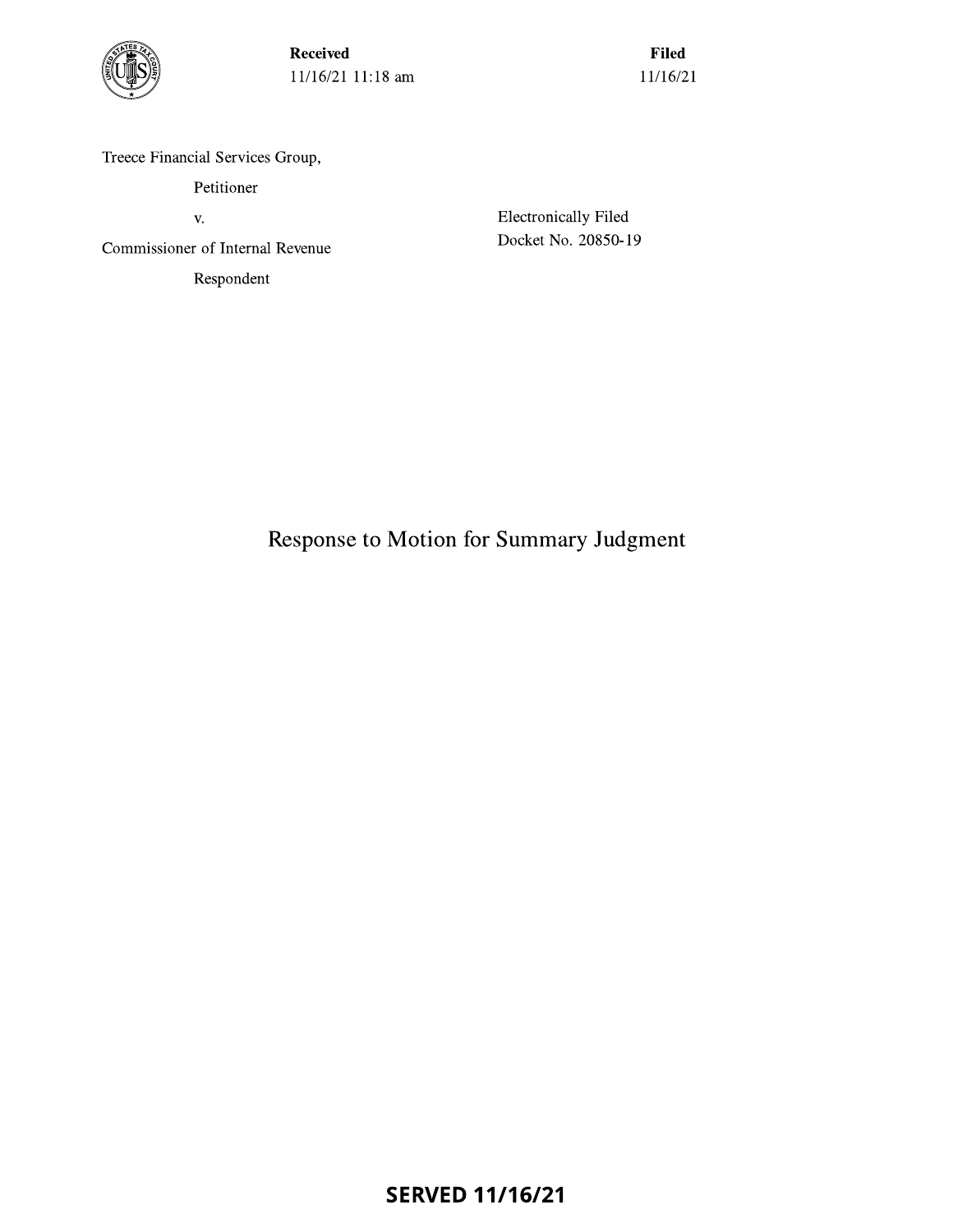## UNITED STATES TAX COURT

| <b>TREECE FINANCIAL SERVICES</b><br>GROUP,  |                             |          |
|---------------------------------------------|-----------------------------|----------|
| Petitioner,                                 |                             |          |
| V.                                          | Docket No.                  | 20850-19 |
| <b>COMMISSIONER OF INTERNAL</b><br>REVENUE, | <b>Filed Electronically</b> |          |
| Respondent.                                 |                             |          |

# **RESPONDENT'S RESPONSE TO PETITIONER'S** MOTION FOR SUMMARY JUDGEMENT

In response to Petitioner's Motion for Summary Judgment filed with this Court on October 20, 2021 (hereinafter referred to as "Petitioner's Motion"),<br>Respondent respectfully states as follows:

1. In Petitioner's Motion, Petitioner incorrectly cites the averments in its petition and the arguments and legal conclusions of its authorized representatives as undisputed facts. There has not been a stipulation of facts in this case. Rather, on September 13, 2021, the parties filed a Stipulation of Settled Issues (hereinafter referred to as the "Stipulation") with this Court, in which the parties agreed that, for the 2015, 2016 and 2017 tax years:

(a) Dock D. Treece was misclassified as an independent contractor rather than an employee;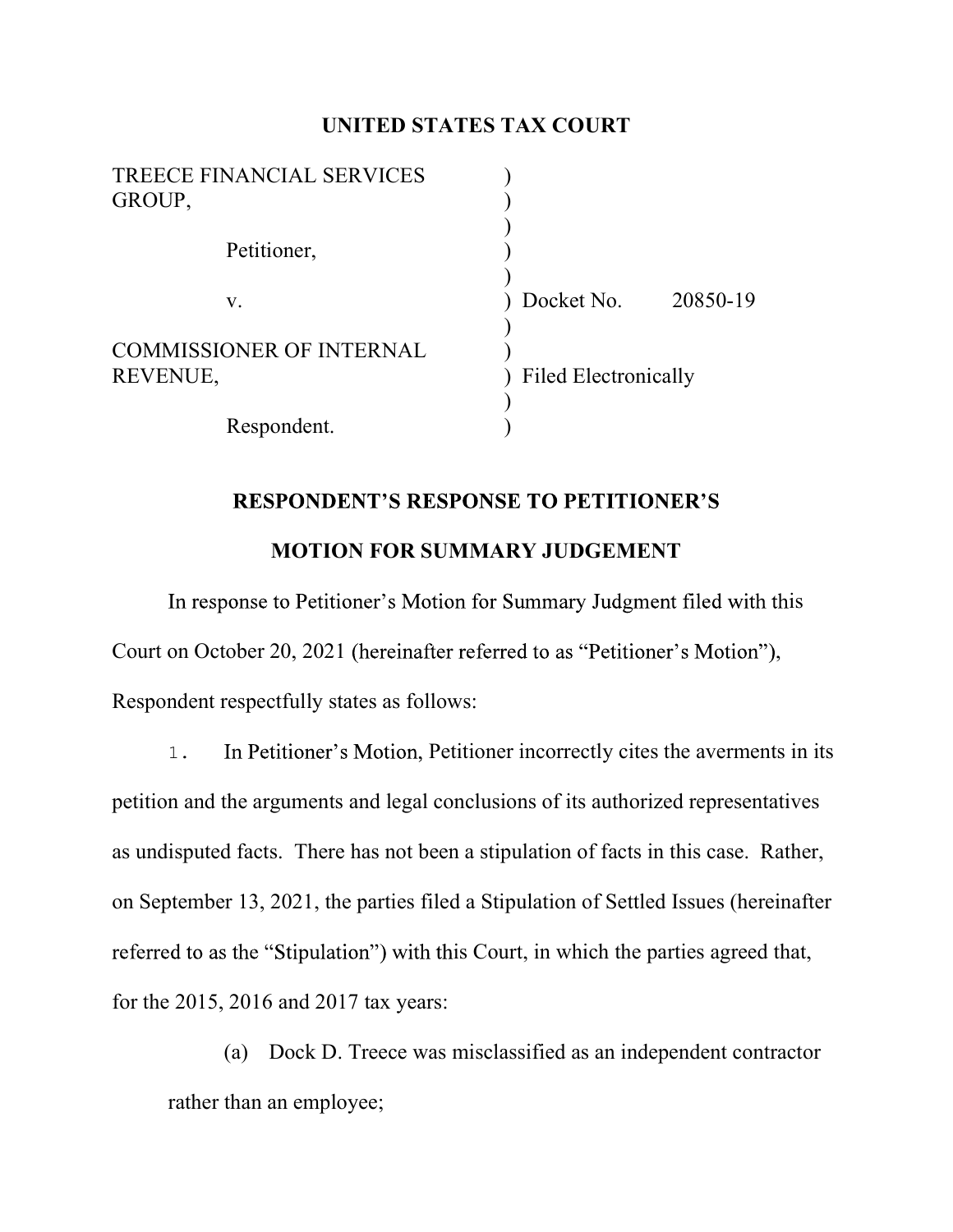Docket No. 20850-19 - 2 -

20850-19  $-$  2 -<br>(b) Petitioner is not entitled to relief under section 530 of the<br>ue Act of 1978 with respect to such misclassification; and<br>(c) As a consequence of the misclassification. Petitioner owes Revenue Act of 1978 with respect to such misclassification; and

(c) As a consequence of the misclassification, Petitioner owes employment taxes for the 2105, 2016 and 2017 tax years in a total amount for all three years equal to \$18,561.68.

2. The Stipulation further states Respondent agrees to abate all additions to tax under IRC § 6651(a) and penalties under IRC § 6656 asserted in the Notice.

3. Pursuant to paragraph 7 of the Stipulation, the only remaining issue in this case is whether Petitioner is entitled, as a matter of law, to a further settlement under Respondent's Voluntary Classification Settlement Program ("VCSP") of Petitioner's agreed upon tax liability described in paragraph  $1(c)$  above (i.e., Petitioner owes employment taxes for the 2015, 2016 and 2017 tax years in a total amount for all three years equal to \$18,561.68).

4. Respondent denies the assertion in Petitioner's Motion that "to date" Petitioner has never received notice of any employment or worker classification audit." In particular, Respondent avers the following:

(a) During meetings in May 2018, R was able to confirm that Dock D. Treece was an officer of Petitioner and Treece Financial Services Group, and performed substantial services for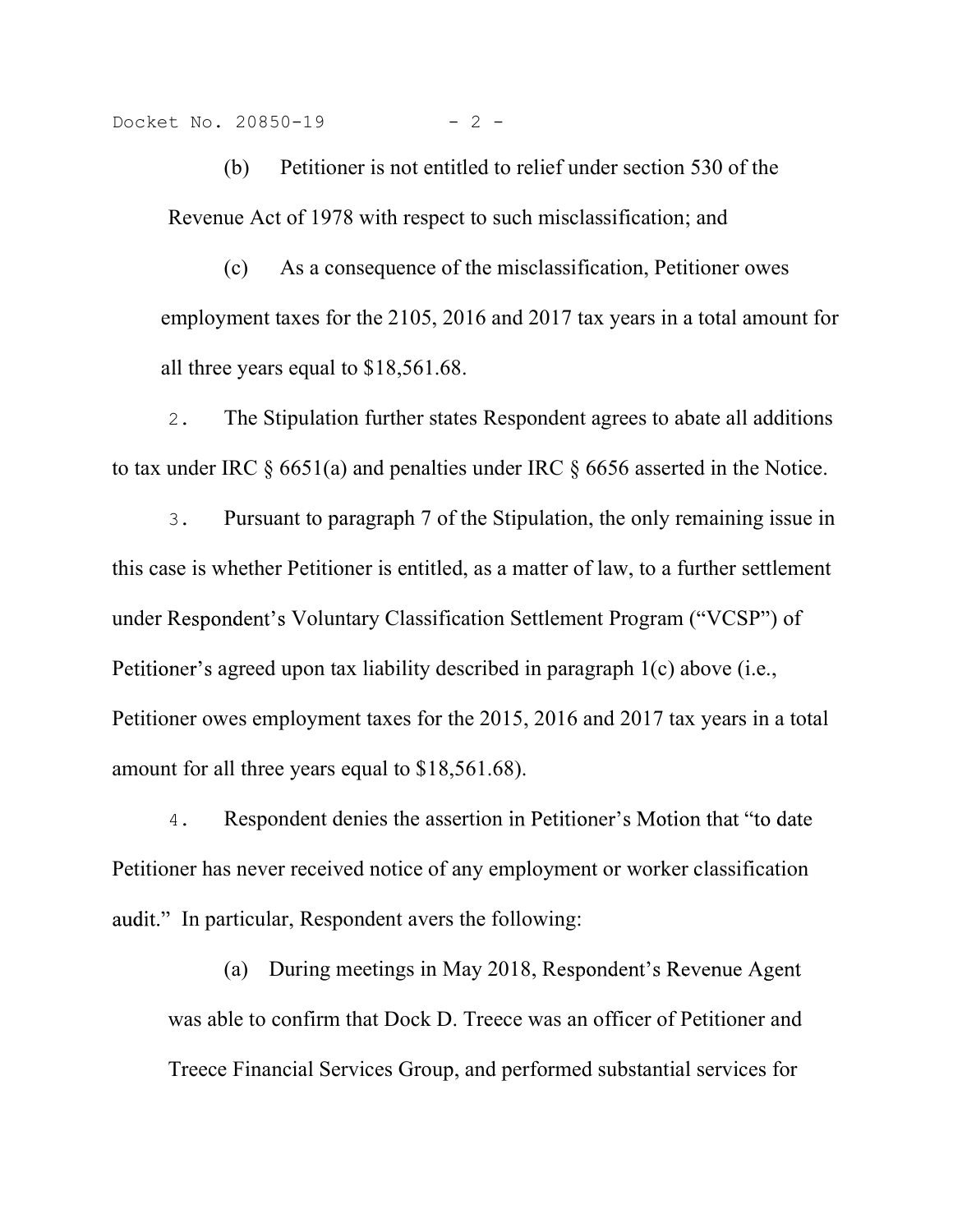both corporations, but was not treated as an employee of either. The Revenue Agent expressed concern to Dock D. Treece and his authorized representatives, Kolena and Lohr, that Dock D. Treece's Form 1040 individual income tax return for the 2015 tax year indicated that no salary was paid by Petitioner or Treece Investment Advisory Corporation to Dock Treece. Based, in part, on these findings, the examination of Dock and Cynthia Treece's 2015 income tax return was expanded to cover the unfiled employment tax returns for both Treece Investment Advisory Corporation and Treece Financial Services Group for 2015, 2016, and 2017, and Dock and Cynthia Treece's 2016 and 2017 income tax returns. See attached Exhibit R-1, Affidavit of Michael E. Novak (hereinafter referred to as "Exhibit  $R-1$ "), paragraph 3.

(b) In June 2018, Respondent's Revenue Agent again met with Petitioner's and Treece Investment Advisory Corporation's authorized representatives Kolena and Lohr and discussed, among other things, a settlement under the Classification Settlement Program ("CSP") (see IRM 4.23.6.1 (12-21-2017)) for Petitioner and Treece Investment Advisory Corporation with respect to the Government's proposed reclassification of Dock D. Treece from independent contractor to employee of Petitioner and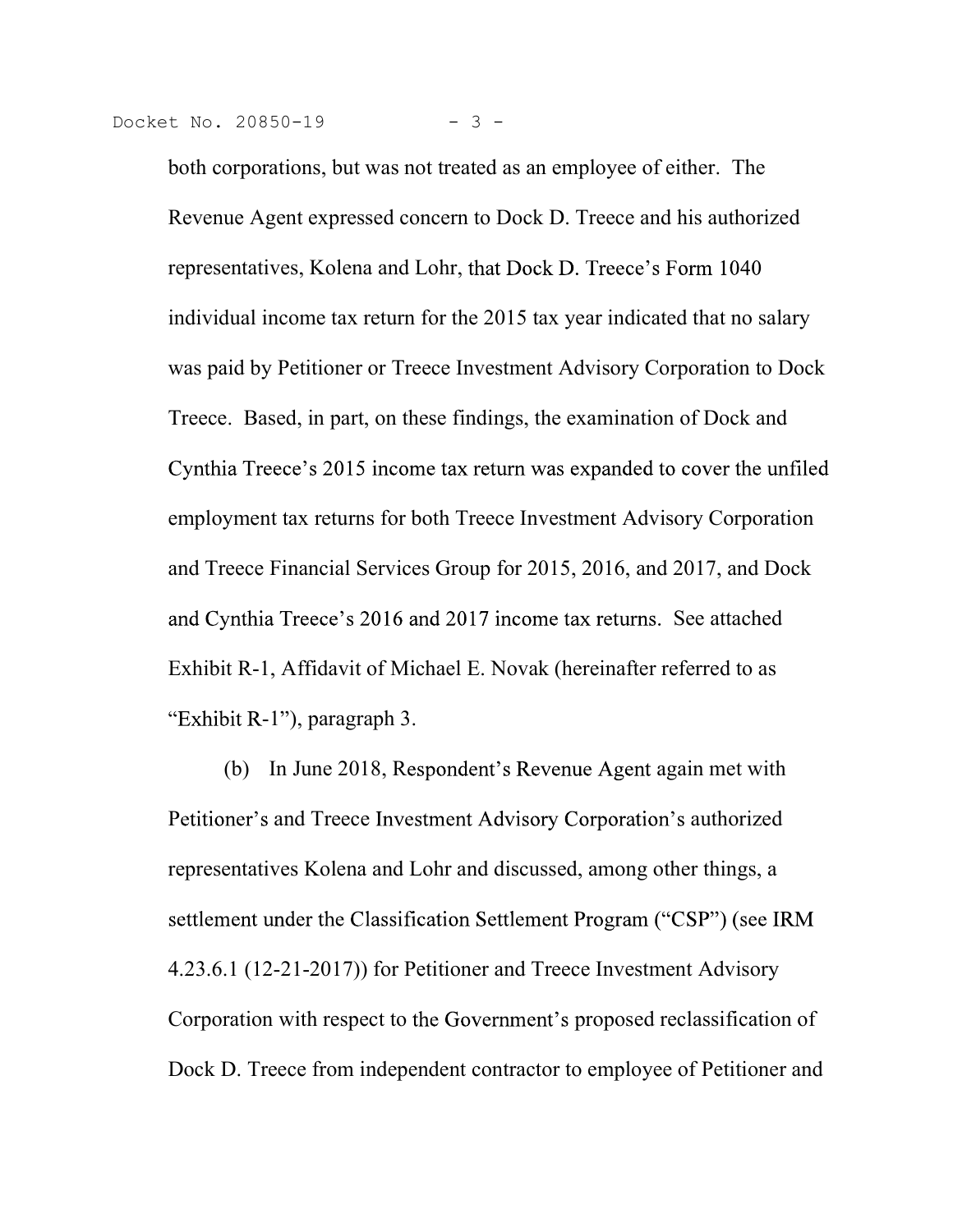<sup>t No.</sup> 20850-19 <sup>-4</sup><br>Treece Investment Advisory Corporation. The CSP is a program that is<br>specifically available to taxpayers with an open employment tax<br>examination. See IRM 4.23.6.6(1) (12-21-2017). The proposed CSP specifically available to taxpayers with an open employment tax examination. See IRM  $4.23.6.6(1)$  (12-21-2017). The proposed CSP settlement would have required that Dock D. Treece be reclassified from an independent contractor to an employee of Petitioner and Treece Investment Advisory Corporation for purposes of Dock 1040 returns for the 2015, 2016, and 2017 taxable years. Neither Petitioner nor Treece Investment Advisory Corporation accepted the CSP settlement offer. Exhibit R-1, paragraph 4

(c) In September 2018, the Revenue Agent met with P and Treece Investment Advisory Corporation's authorized representatives and discussed several issues, including, among others, whether certain income to Dock D. Treece reported on Forms 1099 issued to him by Petitioner and Treece Investment Advisory Corporation should have been wages reported on Forms W-2. Petitioner's and Treece Investment Advisory Corporation's authorized representatives requested a VCSP settlement with respect to the reclassification of Dock D. Treece from independent contractor of Petitioner and Treece Investment Advisory Corporation to an employee of both corporations. As reflected in Petitioner's Exhibit A-1, the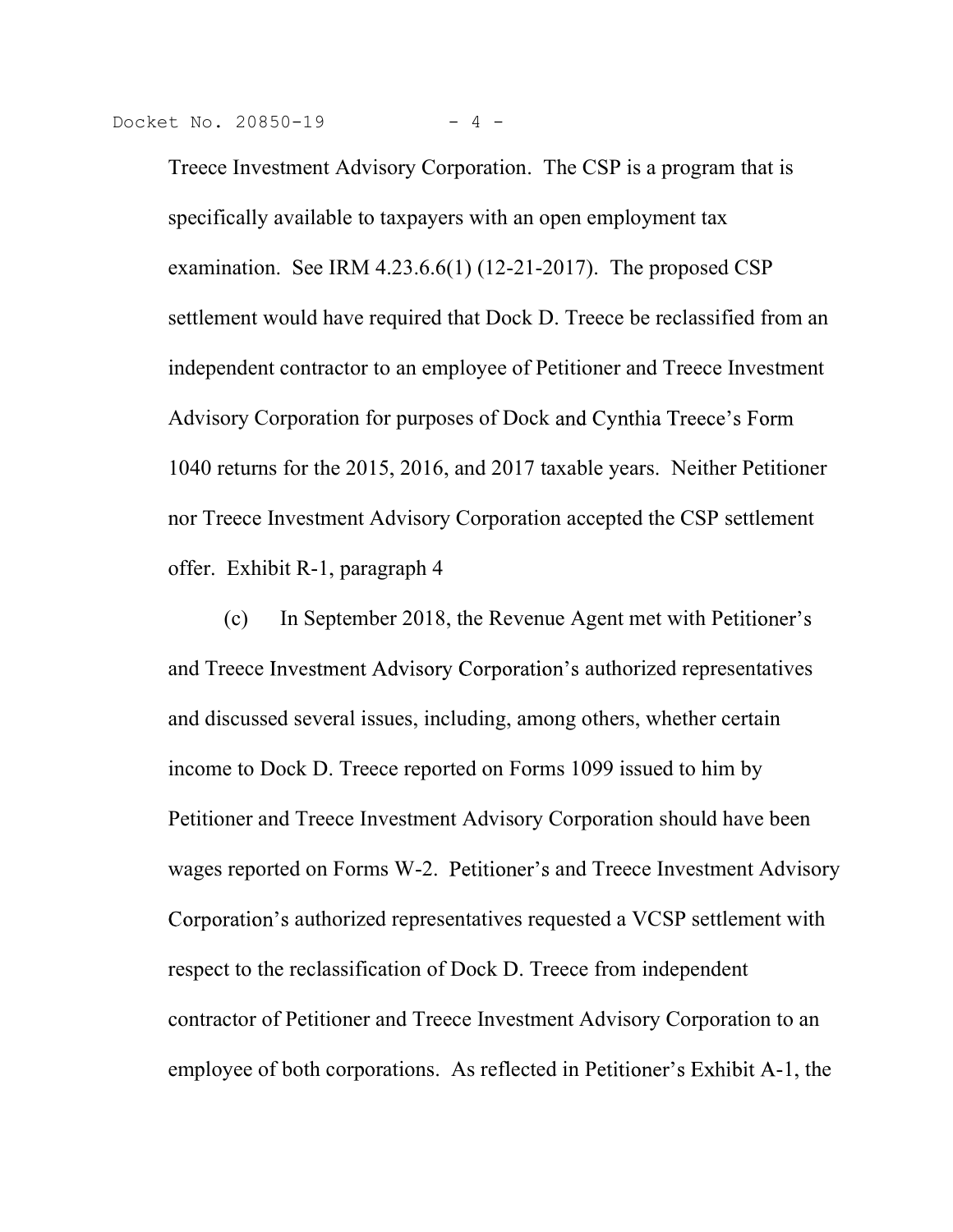<sup>t No.</sup> 20850-19 <sup>- 5</sup><br>Revenue Agent provided an explanation, in writing, as to why Petitioner and<br>Treece Investment Advisory Corporation did not meet the eligibility criteria<br>for a VCSP settlement. Specifically, the Reven Treece Investment Advisory Corporation did not meet the eligibility criteria for a VCSP settlement. Specifically, the Revenue Agent said:

Because the issue was identified in the course of an audit, IRM 4.23.20.7(2) indicates that a taxpayer cannot be under an employment tax audit. While [Treece Financial Services Group] and [Treece Investment Advisory Corporation] may not have formally been under audit, any consideration of reclassifying an independent contractor to an employee is an employment tax audit. Thus, even though all discussions regarding the issue have been connected to the 1040 audit of Mr. Treece's personal return, the issue as to whether he should be reclassified was, in fact, an audit of such corporations' employment tax returns.

Exhibit R-1, paragraph 5.

(d) As reflected in Petitioner's Exhibit A-2, the Revenue Agent contacted Petitioner's authorized representative by facsimile on October 9, 2018 stating, among other things:

I looked into the VCSP a little more. In addition to my initial reasoning why your client is ineligible for VCSP, the fact that you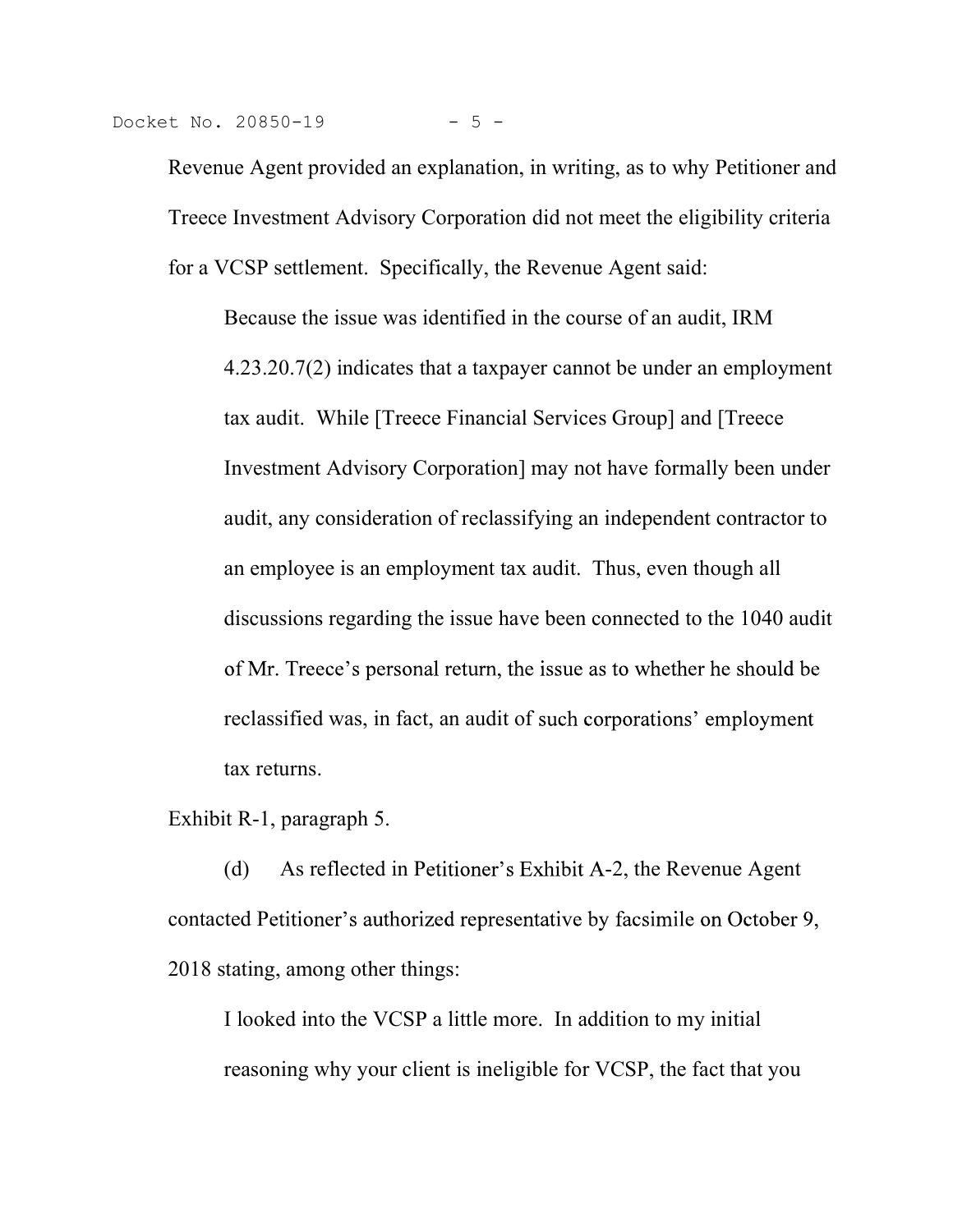Docket No. 20850-19 - 6 -

haven't filed a Form 8952 as required also makes your client ineligible for VCSP.

Exhibit R-1, paragraph 6.

(e) On October 9, 2018, the Revenue Agent provided Treece Financial Services Group, Treece Investment Advisory Corporation, and their authorized representatives with IRS Publication 1976 (Do You Qualify for Relief Under Section 530?) by U.S. Mail in accordance with IRM 4.23.5.3.1 (11-22-2017). Exhibit R-1, paragraph 7.

(f) Petitioner and Treece Investment Advisory Corporation each submitted a Form 8952 application for VCSP dated October 23, 2018. Exhibit R-1, paragraph 8. The Instructions for Form 8952 (Rev. November 2013) state that to participate in the VCSP taxpayers must meet certain eligibility requirements, including, among others, that the taxpayer "[h]ave no current dispute with the IRS as to whether the workers are nonemployees or employees for federal employment tax purposes." As evidenced by the petition in this case, Petitioner did have a dispute with the IRS as to whether Dock D. Treece was a nonemployee or employee for federal employment tax purposes at the time Petitioner submitted its Form 8952 application for the VCSP.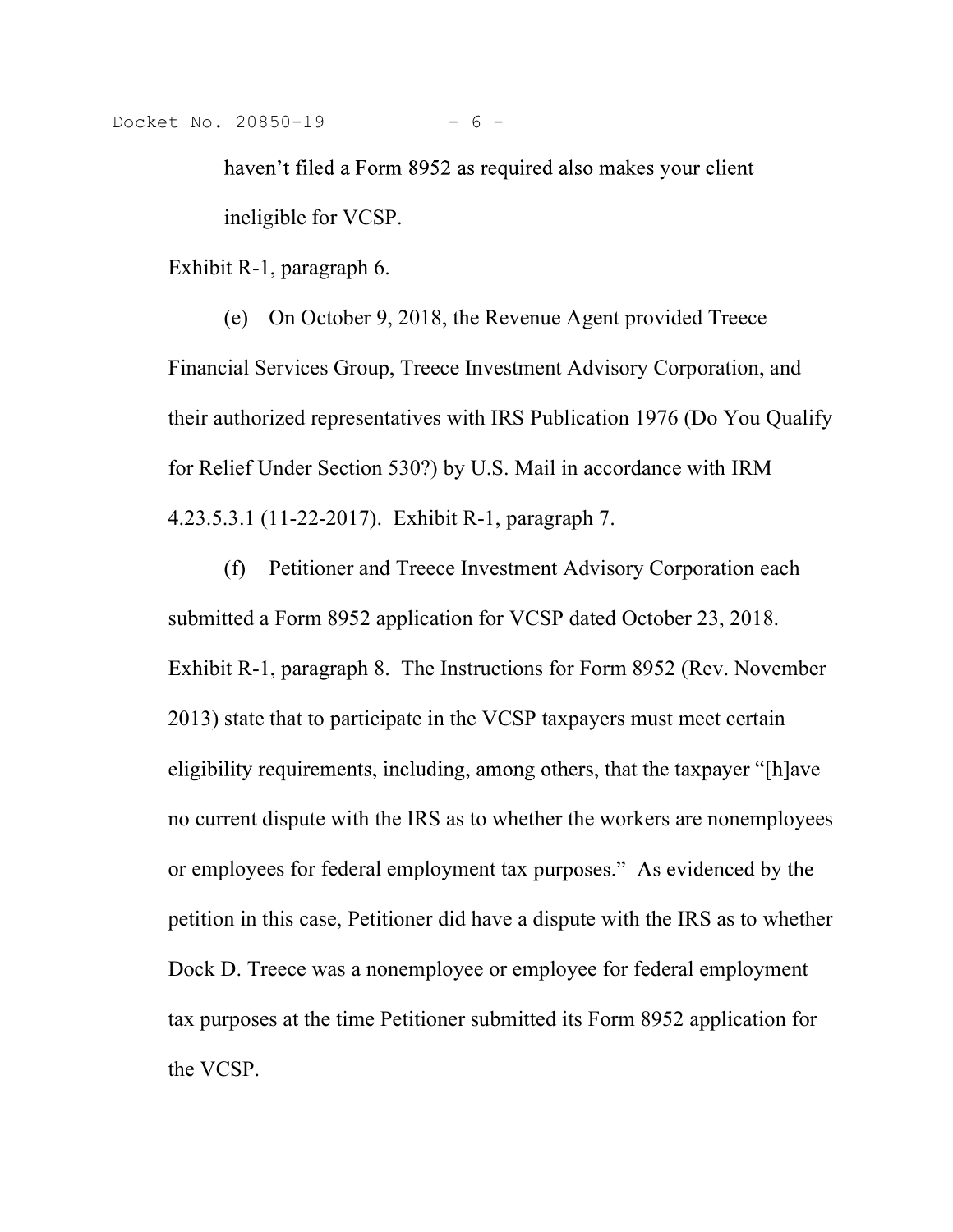$20850-19$  - 7 -<br>(g) As reflected in Petitioner's Exhibit A-4, Petitioner's application<br>VCSP was denied by letter dated February 28, 2019 because, as<br>in the letter. Petitioner was "under an employment tax examination by for the VCSP was denied by letter dated February 28, 2019 because, as stated in the letter, Petitioner was "under an employment tax examination by (h) The Revenue Agent issued a Notice of Employment Tax

Determination Under IRC  $\S$  7436 ("Notice") with respect to Petitioner on October 10, 2019 for the 2015, 2016 and 2017 tax years. A copy of the Notice is attached to Petitioner's petition in this case.

5. Respondent disagrees with Petitioner's assertion in Petitioner's Motion that "Respondent does not have the discretion to deny Petitioner admission into the VCSP." Announcement 2011-64, 2011-41 I.R.B., which establishes the VCSP, as modified and superseded by Announcement 2012-45, 2012-51, I.R.B. 724, explicitly state in section V thereof (relating to the application process), that the "IRS retains discretion whether to accept a taxpayer's application for the  $VCSP.$ "

6. In Petitioner's Motion, Petitioner relies on United States ex rel. Accardi v. Shaughnessy, 347 U.S. 260 (1954) in stating that "it is a long-standing principle that government agencies such as the Internal Revenue Service must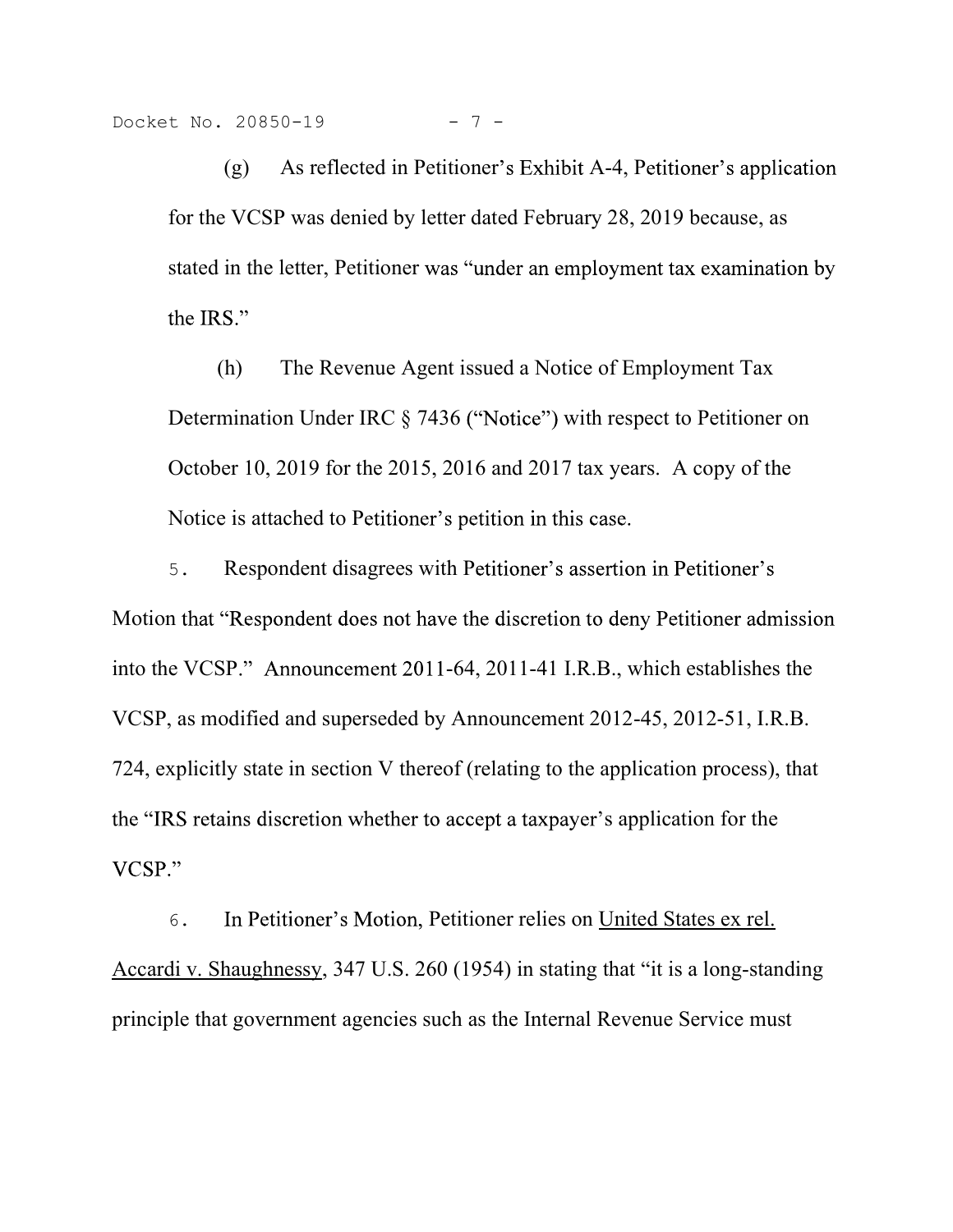misplaced for many reasons, including:

(a) Accardi is a writ of habeas corpus case in which the petitioner attacked the validity of the denial of his application for suspension of deportation from the United States under provisions of the Immigration Act of 1917, 8 U.S.C. § 155 (1940 ed. Supp.). A writ of habeas corpus is not a cause of action that may be brought in the U.S. Tax Court and the Accardi case otherwise has nothing to do with the Internal Revenue Service, its procedures or regulations, or federal taxes.

(b) The crucial question in the Accardi case was whether certain alleged conduct of the U.S. Attorney General deprived the petitioner in that case of any rights guaranteed him by statute or by regulations. The Accardi Court explicitly stated the case was about whether the Government adhered to regulations with the force and effect of law. In the present case, Petitioner has not alleged the IRS has deprived Petitioner of rights guaranteed Petitioner by statutes or regulations that have the force and effect of law. This is an important distinction, as noted by the court in Avers v. C.I.R., T.C. Memo. 1988-176 (1988). In Avers, a taxpayer relied on the Accardi case in arguing the IRS is bound by the policies it adopts regarding fair and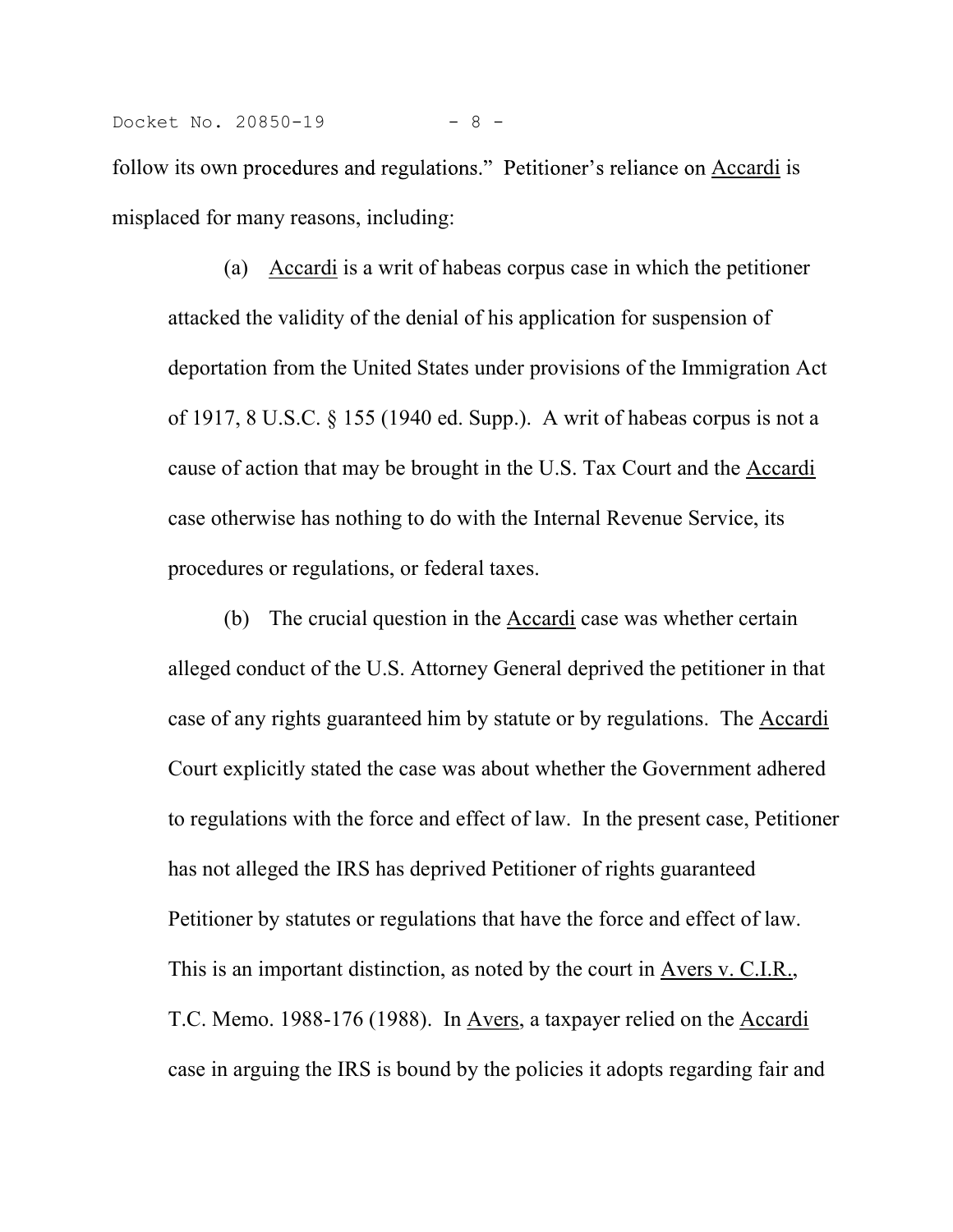Docket No. 20850-19 - 9 -

impartial settlement of cases, and that the Service's failure to follow its own procedures as set out in the IRM is a per se violation of due process. The Avers court held that the procedures of the Service do not have the force and effect of law because their purpose is to govern the internal affairs of the Service. The Avers court said that, as such, the IRM requirements are merely directory rather than mandatory and noncompliance does not render the Service's actions invalid. The Avers court concluded the taxpayer's reliance on the Accardi case was misplaced because it involved a habeas corpus proceeding in which applicable procedural rules did have the force and effect of law. Avers v. C.I.R., T.C. Memo. 1988-176, n. 45 (1988). Like Avers, courts have consistently held that the provisions of the IRM are discretionary rather than mandatory, are not codified regulations and clearly do not have the force and effect of law. See Marks v. Comm'r, 947 F.2d 983, 986 n.1 (D.C.Cir. 1991).

(c) The Court in Accardi specifically stated it was not reviewing the manner in which the Government's discretion was exercised. Rather, the Court in Accardi was objecting to the Board of Immigration Appeals alleged failure to exercise its own discretion contrary to existing valid regulations. The remedy in Accardi, if the petitioner in that case could prove in the lower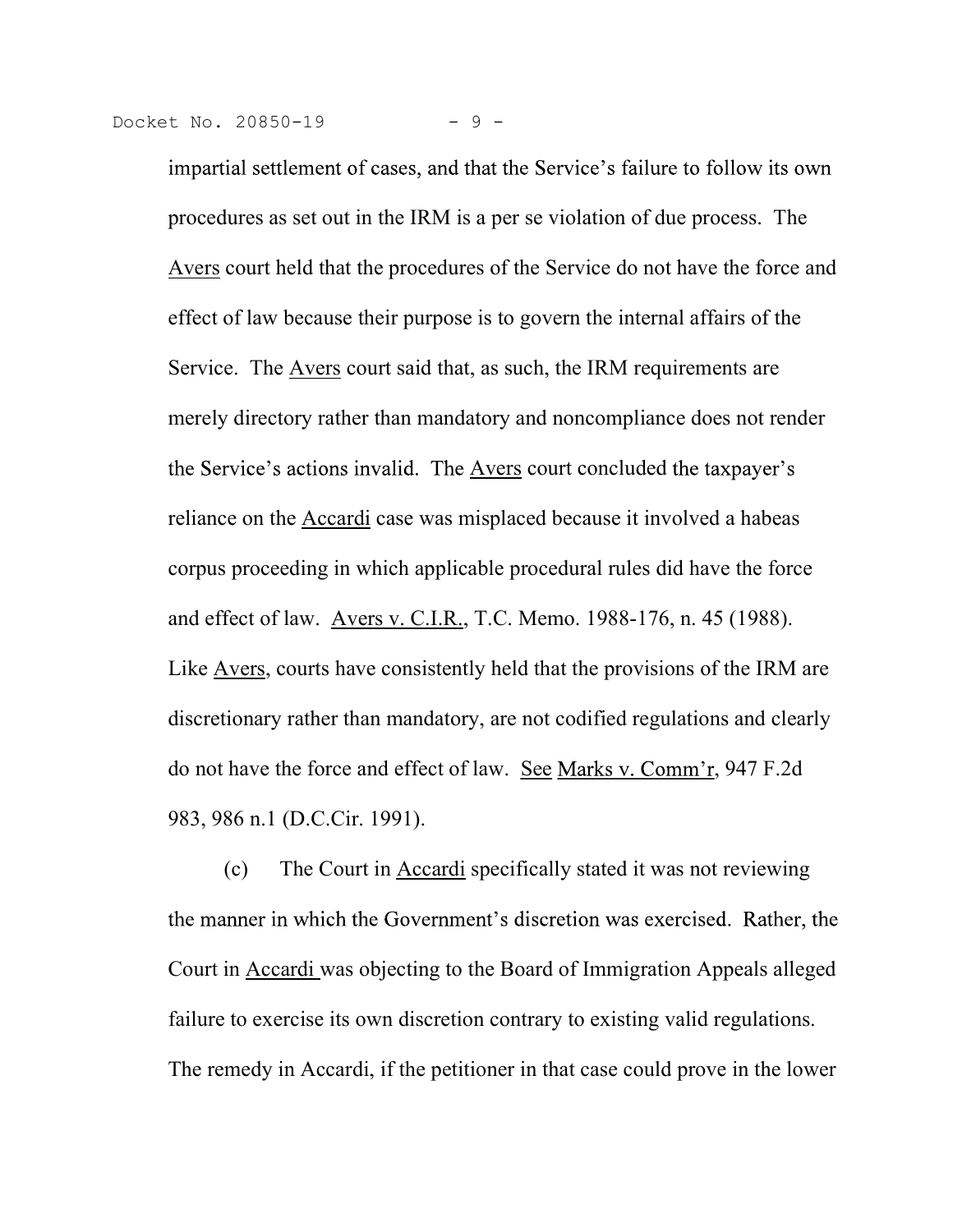Docket No. 20850-19 - 10 -

 $\frac{10}{10}$  and  $\frac{10}{10}$  and  $\frac{10}{10}$  and  $\frac{10}{10}$  and  $\frac{10}{10}$  and  $\frac{10}{10}$  and  $\frac{10}{10}$  and  $\frac{10}{10}$  and  $\frac{10}{10}$  and  $\frac{10}{10}$  and  $\frac{10}{10}$  and  $\frac{10}{10}$  and  $\frac{10}{10}$  and  $\frac{10}{10}$  a hearing before the Board. The **Accardi Court never offered to substitute its** discretion for that of the Board. In the present case, the IRS thoughtfully considered Petitioner's application for a VCSP settlement, which is not a right guaranteed by any statute or regulation and exercised its rightful discretion to deny the application. Petitioner in this case is asking this Court to overturn the IRS' discretionary decision to not enter into a VCSP settlement with Petitioner. There is no legal precedent for such an action.

7. In Petitioner's Motion, Petitioner also relies on Damus v. Nielsen, 313 F. Supp. 3d 317 (D.D.C. 2018), in arguing "it is incumbent upon agencies to follow their own procedures." In Damus, the court granted a preliminary injunction to a provisional class of plaintiffs who were challenging the practices of five Immigrations and Customs Enforcement ("ICE") field offices. The plaintiffs successfully maintained that ICE was violating a Department of Homeland Security "Parole Directive," a policy memorandum that set forth procedural requirements for determining whether an asylum seeker is eligible for pre-hearing release on parole. The differences between Damus and the present case are striking. In Damus, the plaintiffs met the significant burden of proving they were entitled to a preliminary injunction because ICE failed to meaningfully follow its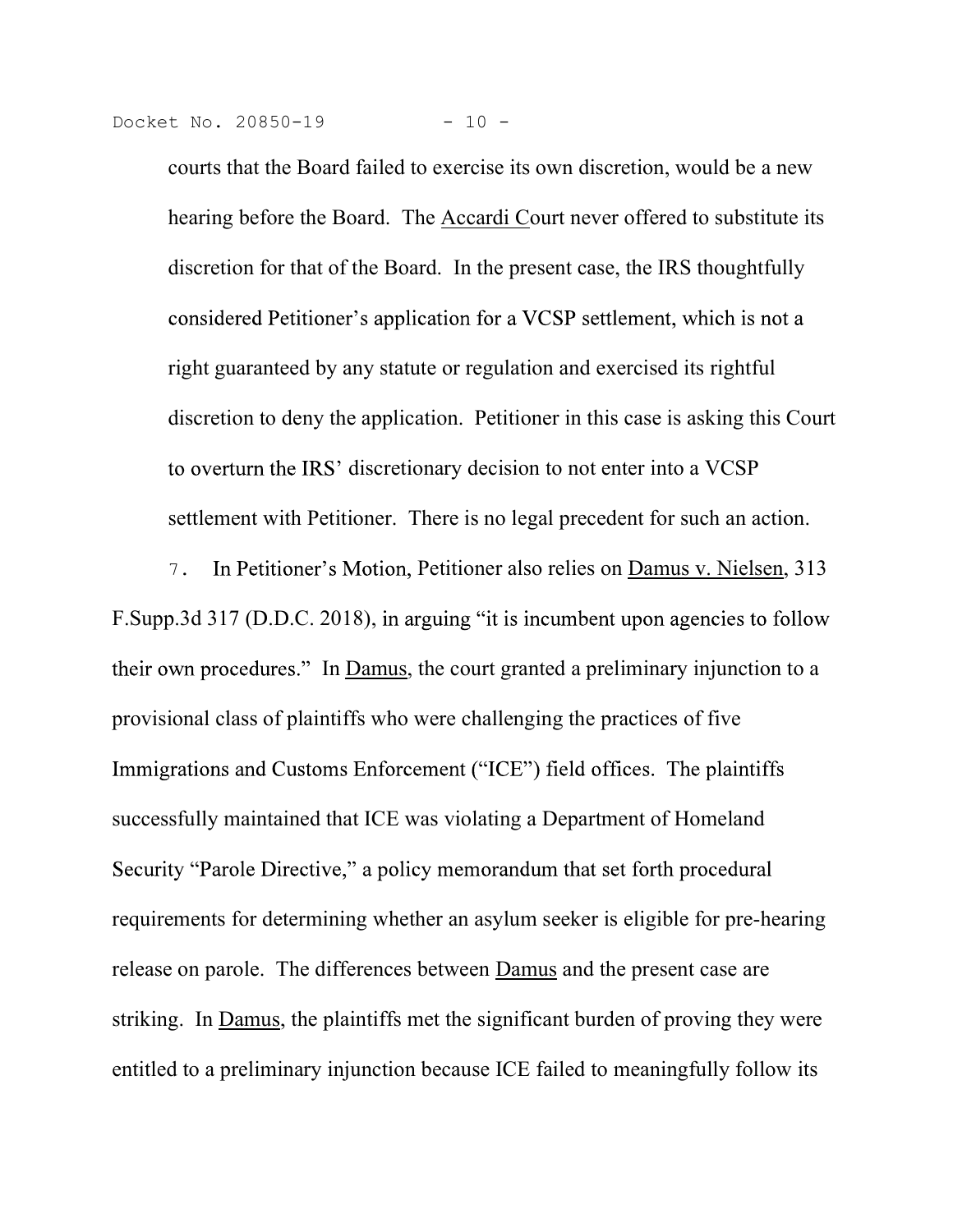Docket No. 20850-19 - 11 -

Parole Directive. In this case, on the other hand, Respondent followed its internal procedures in determining Petitioner was eligible for a CSP settlement of Petitioner's employment tax liabilities rather than a VCSP settlement. Petitioner simply does not like the conclusions and outcome reached by the IRS as a consequence of the IRS following its own procedures. There is no evidence, in the present case, that the manner in which the Service followed its internal procedures was arbitrary, capricious, discriminatory, or inconsistent. There is no basis or legal authority for a preliminary injunction in the present case against the IRS mandating that the IRS offer Petitioner a VCSP settlement employment tax liabilities.

8. Furthermore, as stated in Respondent's Partial Motion To Dismiss, filed with this Court on October 19, 2021, Respondent avers that, as a matter of law, this Court lacks jurisdiction to review Respondent's determination that Petitioner is not eligible for settlement under Respondent's VCSP for the following reasons:

(a) The Anti-Injunction Act contains a broad prohibition on suits to restrain the assessment or collection of taxes. IRC § 7421(a) provides that, subject to enumerated and very limited exceptions that are inapplicable in this case, "no suit for the purpose of restraining the assessment or collection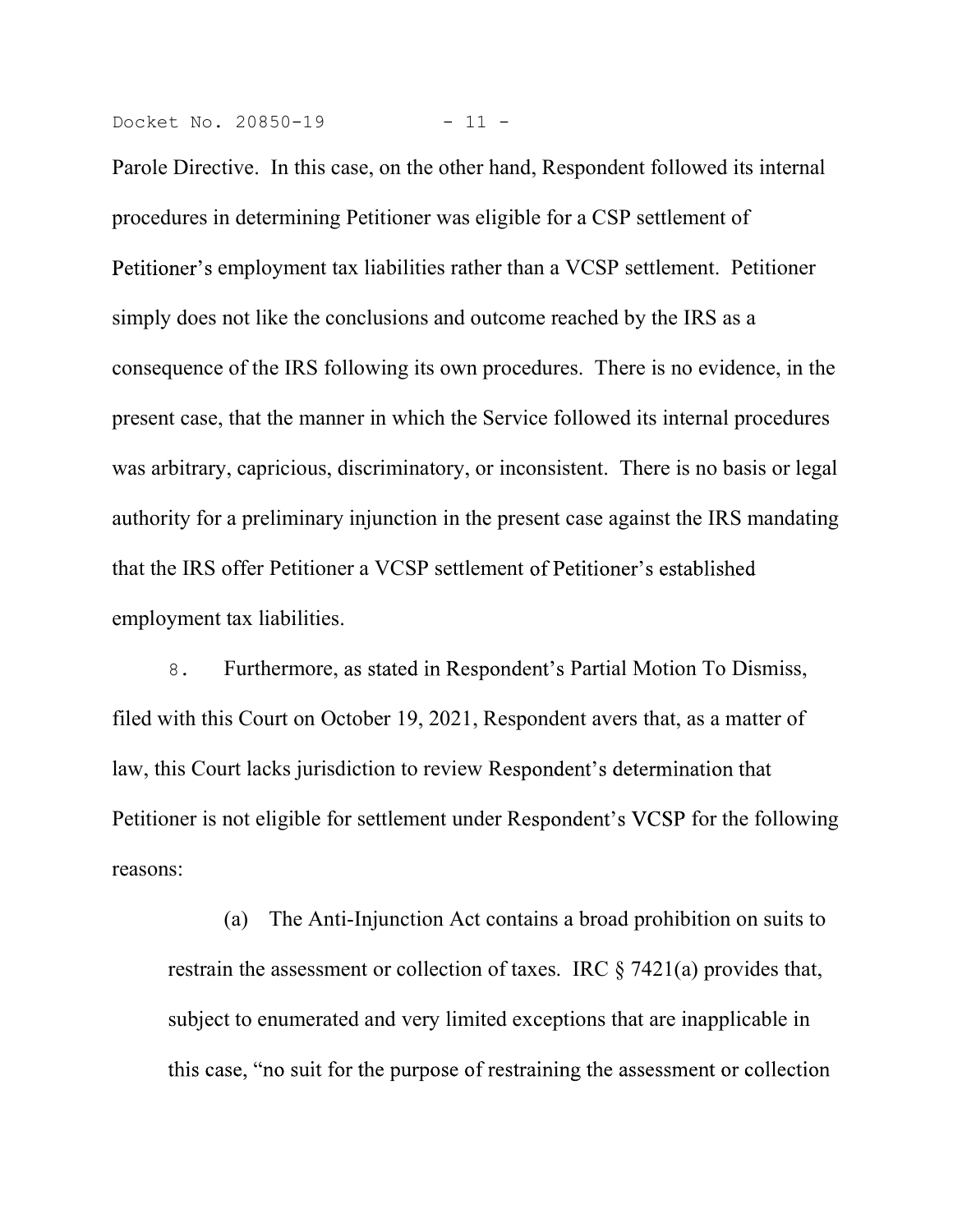t No. 20850-19 - 12 -<br>of any tax shall be maintained in any court by any person, whether or not<br>such person is the person against whom the tax was assessed." In this case,<br>the amount of Petitioner's employment tax liabilit the amount of Petitioner's employment tax liabilities has been settled and, therefore, this Court lacks jurisdiction to restrain the assessment or collection of such taxes.

(b) Under Tax Court Rule 210, declaratory judgment actions may only be sought in enumerated and very limited circumstances that are inapplicable in this case. Tax Court Rule 210 is consistent with IRC § 7428, which generally only allows federal court jurisdiction with respect to declaratory judgment actions relating to the status and classification of certain tax-exempt organizations. Section 210 of the Tax Court Rules is also consistent with the Declaratory Judgment Act, 28 U.S.C. § 2201(a), which authorizes federal courts to issue declaratory judgments, except with respect to federal taxes other than actions brought under IRC § 7428. In this case, Petitioner is effectively seeking a declaratory judgment that Petitioner is entitled to a favorable settlement under Respondent's VCSP. In accordance with Tax Court Rule 210, this Court does not have jurisdiction to provide such a judgment.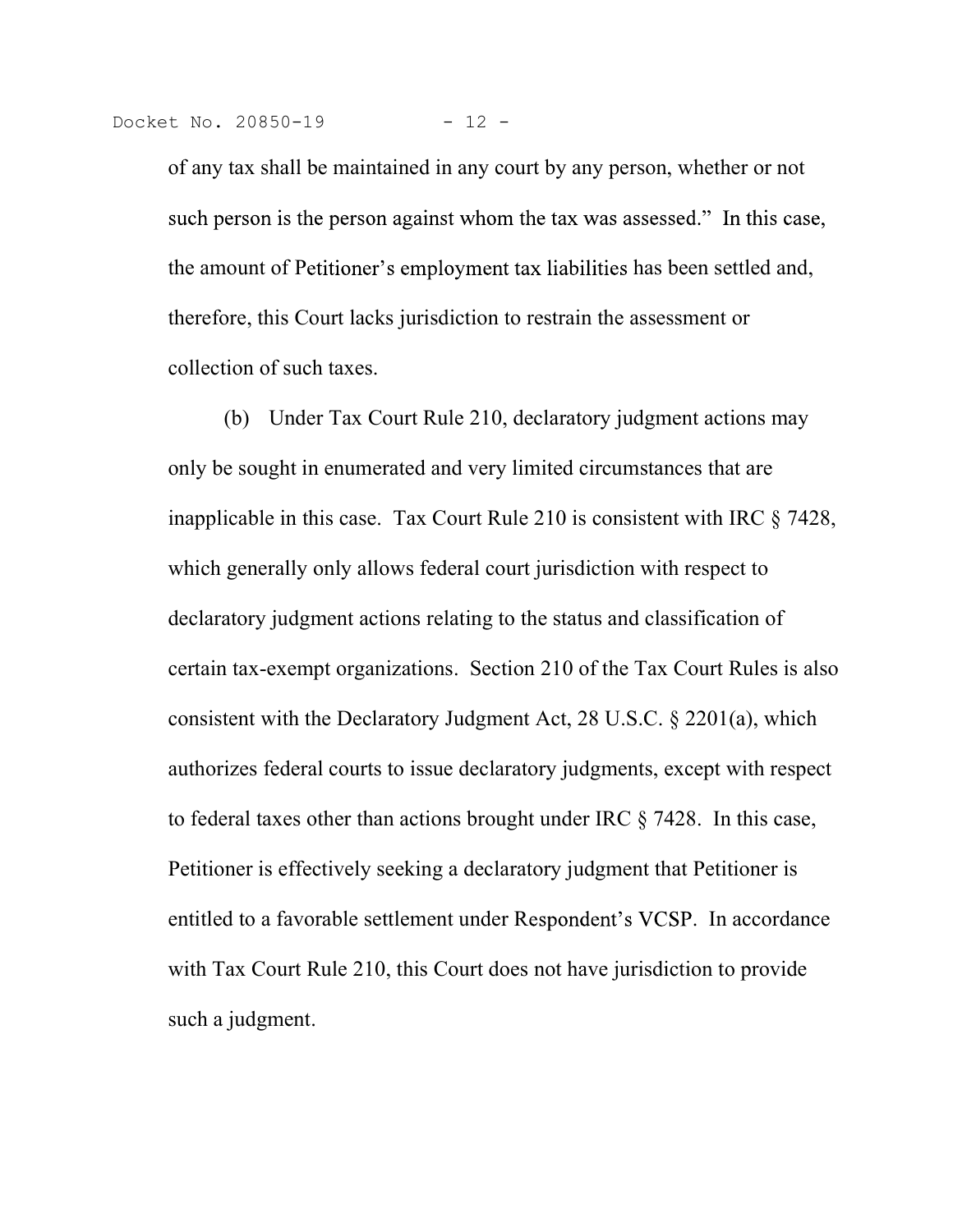Docket No. 20850-19 - 13 -

20850-19 - 13 -<br>
(c) Under 28 U.S.C. § 1361, the federal district courts have<br>
ction of actions in the nature of mandamus to compel an officer or<br>
vee of the United States or any agency thereof to perform a duty owed jurisdiction of actions in the nature of mandamus to compel an officer or employee of the United States or any agency thereof to perform a duty owed to the plaintiff. However, other than as regards declaratory judgements, as discussed above, there is no similar action that may be brought in the U.S. Tax Court. Even if jurisdiction of such a cause of action existed in the Tax Court, an action in mandamus is only available in cases in which the Government owes a plaintiff a clear nondiscretionary duty. Wilbur v. United States ex rel. Kadvie, 281 U.S. 206, 218 (1930) (stating that mandamus may not be employed "to direct the exercise of judgment or discretion in a particular way"); In re 1900 M Restaurant Associates, Inc. v. U.S., 319 B.R. 302 (2005), citing Carroll v. IRS, 14 AFTR2d 5564, 64-2 USTC par. 987 (E.D.N.Y. 1964) (stating that the decision to accept or reject a compromise offer by its nature involves the discretion of administrative authority and can not be compelled by any action for a mandatory injunction"). In this case, IRS Announcement 2011-64 and IRS Announcement 2012-45 are absolutely clear that the IRS retains discretion whether to accept a taxpayer's application to the VCSP. In the present case, Petitioner's application for a VCSP settlement was explicitly denied. No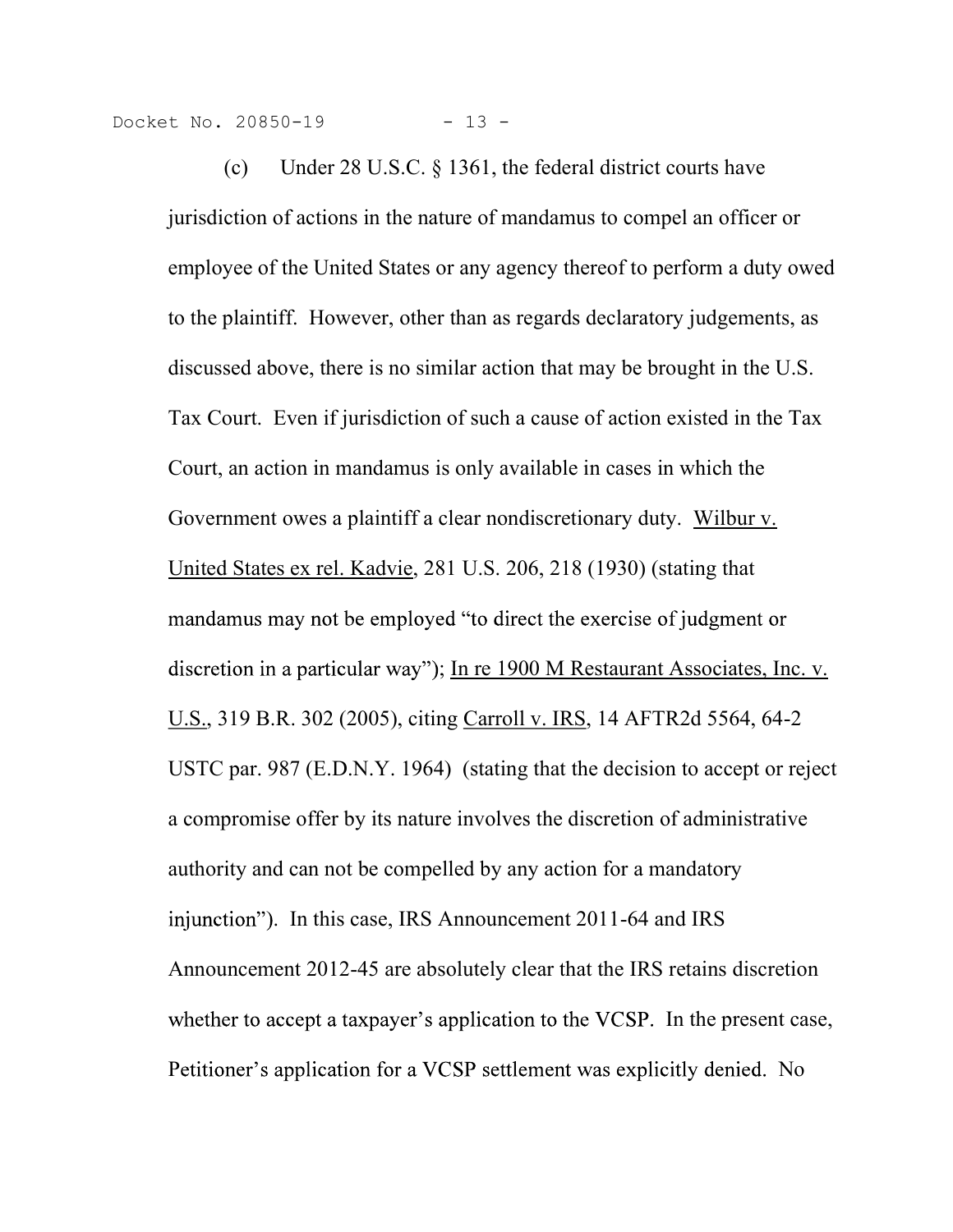that the contract of the contract of the contract of the chapter of the chapter of the contract of the contract of the contract of the settlement of the settlement of the settlement of the settlement of the settlement of t VCSP and Respondent has no clear nondiscretionary duty to provide such a settlement of tax liabilities.

(d) While Respondent denies the IRS failed to follow its own procedures, the purpose of IRS procedures is to govern the internal affairs of the IRS; the procedures of the IRS do not have the force or effect of law. Vallone v. Comm'r, 88 T.C. 794 (1987). Accordingly, IRM requirements are merely directory and not mandatory, such that noncompliance does not render an action of the IRS invalid. See Marks v. Comm'r, 947 F.2d 983, 986 n.1 (D.C.Cir. 1991) (holding that "[i]t is well settled ... that the provisions of the [Internal Revenue M]anual are discretionary rather than mandatory, are not codified regulations and clearly do not have the force and effect of law); U.S. v. Horne, 714 F.2d 206, 207 (1<sup>st</sup> Cir. 1983) (stating that the provisions of the IRM are not codified and even if they were, the provisions would not be "mandatory," and that their purpose is to govern the internal affairs of the IRS). Courts have generally said the IRM is not for the protection of taxpayers. Vallone v. Comm'r,  $88$  T.C. 794 (1987). Thus, the IRM does not create any enforceable rights for taxpayers. See Fargo v. Comm'r, 447 F.3d 706, 713 (9<sup>th</sup> Cir. 2006), affg. T.C. Memo 2004-13 (citing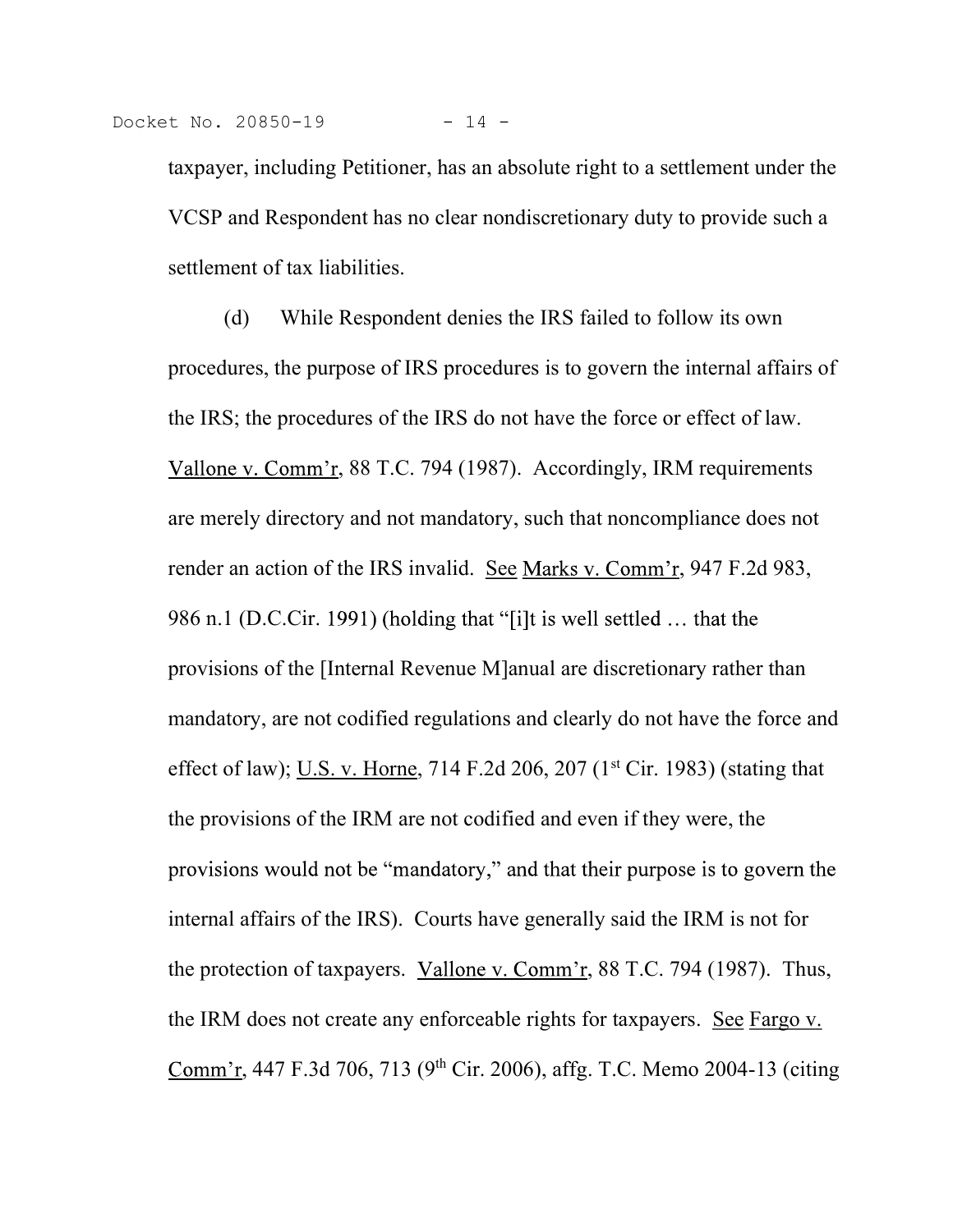cases from five other circuits in stating that the IRM "does not have the force of law and does not confer rights on taxpayers"); Brombach v. C.I.R., T.C. Memo 2012-265 (holding that the IRM is not a source of rights enforceable by taxpayers"). In the present case, the decision of the IRS to deny Petitioner's application for the VCSP does not violate any statute, regulation, or other law. Consequently, this Court does not have jurisdiction to overturn an IRS interpretation of, or IRS decision made under, IRS procedures such as the IRM.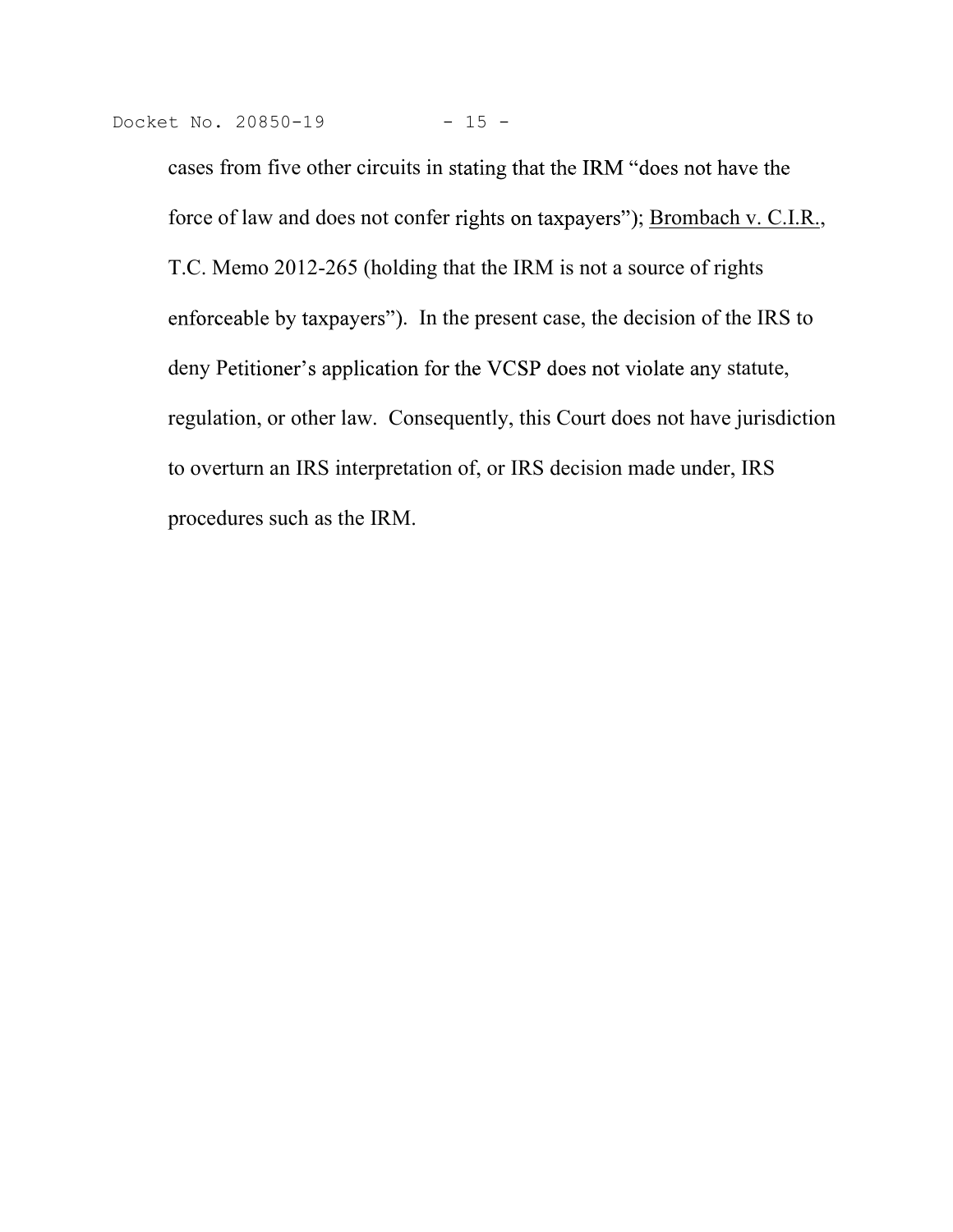# Docket No. 20850-19 - 16 -<br>WHEREFORE, it is prayed that Petitioner's Motion for Summary WHEREFORE, it is prayed that Petitioner's Motion for Summary

Docket No. 20850-19 - 16 -<br>WHEREFORE, it is prayed that Petitioner's Motion for Summary<br>Judgement be denied.<br>WILLIAM M. PAUL<br>Acting Chief Counsel<br>Internal Revenue Service WILLIAM M. PAUL Acting Chief Counsel Internal Revenue Service

Docket No. 20850-19<br>
WHEREFORE, it is prayed that Petitioner's Motion for Summary<br>
Judgement be denied.<br>
WILLIAM M. PAUL<br>
Acting Chief Counsel<br>
Internal Revenue Service<br>
Date: November 15, 2021<br>
Tables: Actorney<br>
(Tables: GABRIEL J. MINC Attorney (Tax Exempt & Government Entities Division Counsel) Tax Court Bar No. MG0445 1111 Constitution Avenue, NW ioner's Motion for Summary<br>
WILLIAM M. PAUL<br>
Acting Chief Counsel<br>
Internal Revenue Service<br>  $\frac{1}{2}$ <br>  $\frac{1}{2}$ <br>  $\frac{1}{2}$ <br>
GABRIEL J. MINC<br>
Attorney<br>
(Tax Exempt & Government Entities<br>
Division Counsel)<br>
ITAX Court Bar Washington, DC 20224 Telephone: (202) 803-9641 Email: Gabriel.J.Minc @irscounsel.treas.gov

OF COUNSEL:

MARK L. HULSE Division Counsel (Tax Exempt and Government Entities Division Counsel) KIRK M. PAXSON Deputy Division Counsel (Tax Exempt and Government Entities Division Counsel) CASEY LOTHAMER Area Counsel (Mid Atlantic Area Telephone: (202) 803-9641<br>
Email: Gabriel.J.Minc<br>
@irscounsel.treas.gov<br>
OF COUNSEL:<br>
MARK L. HULSE<br>
Division Counsel<br>
(Tax Exempt and Government Entities<br>
Division Counsel)<br>
KIRK M. PAXSON<br>
Deputy Division Counsel<br>
Divisi Government Entities Division Counsel)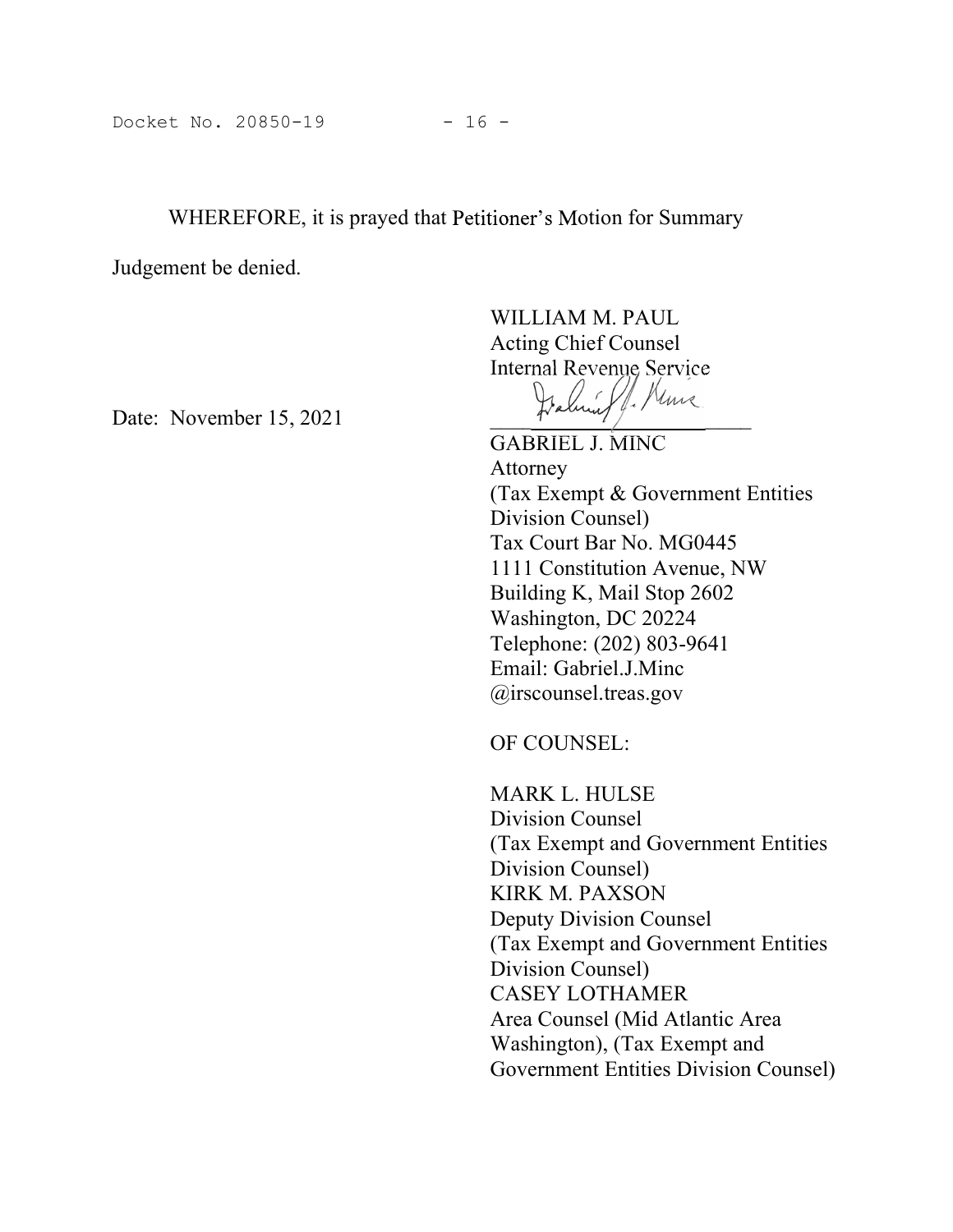### EXHIBIT R-1

# AFFIDAVIT OF REVENUE AGENT MICHAEL E. NOVAK

I, Michael E. Novak ("Affiant"), state that I am the Revenue Agent assigned by the Internal Revenue Service to examine the books and records of Dock D. and Cynthia S. Treece, Treece Financial Services Corporation (also known as Treece Financial Services Group), and Treece Investment Advisory Corporation beginning in 2018 and if called upon to testify under oath in the matter of Treece Financial Services Group v. Commissioner, Docket No. 20850-19, or Treece Investment Advisory Corporation v. Commissioner, Docket No. 21015-19, I would state as follows:

!. I am A Revenue Agent with the Internal Revenue Service with a post of duty at the Ann Arbor Michigan Office of the Internal Revenue Service.

2. I have been an employee of the Internal Revenue Service for 19 years.

3. During meetings in May 2018, I was able to confirm that Dock D. Treece was an officer of Treece Investment Advisory Corporation and Treece Financial Services Group, and performed substantial services for both corporations, but was not treated as an employee of either. I expressed concern to Dock D. Treece and his authorized representatives, Kolena and Lohr, that Dock D. Treece's Form 1040 individual income tax return for the 2015 tax year indicated

1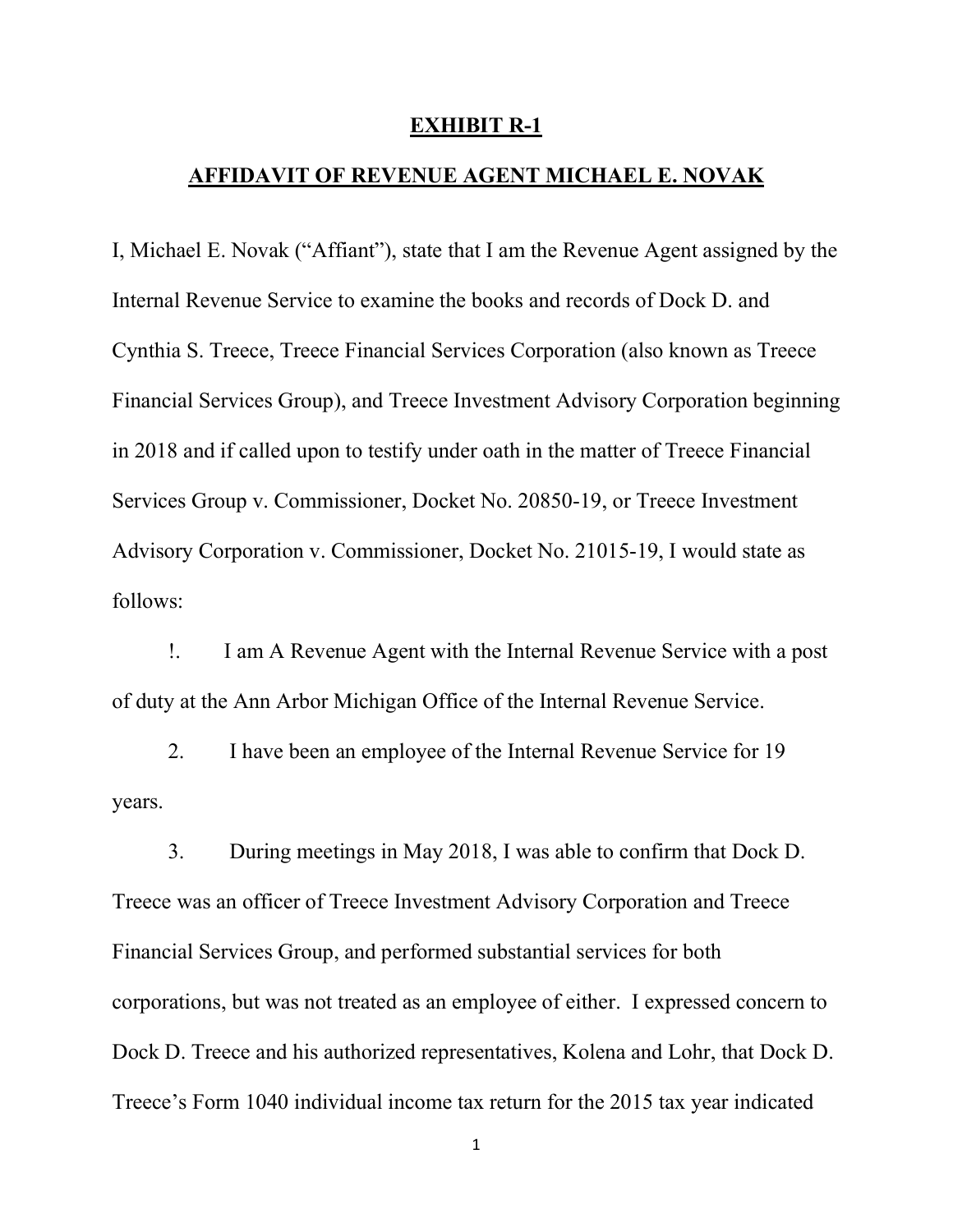that no salary was paid by Treece Investment Advisory Corporation or Treece Financial Services Group to Dock Treece. Based, in part, on these findings, the examination of Dock and Cynthia Treece's 2015 income tax return was expanded to cover the unfiled employment tax returns for both Treece Investment Advisory Corporation and Treece Financial Services Group for 2015, 2016, and 2017, and Dock and Cynthia Treece's 2016 and 2017 income tax returns.

4. In June 2018, I again met with Treece Investment Advisory Corporation's and Treece Financial Services Group's authorized representatives Kolena and Lohr and discussed, among other things, a settlement under the Classification Settlement Program ("CSP") (see IRM  $4.23.6.1$  (12-21-2017)) for Treece Investment Advisory Corporation and Treece Financial Services Group with respect to the Government's proposed reclassification of Dock D. Treece from independent contractor to employee of the two corporations. The CSP is a program that is specifically available to taxpayers with an open employment tax examination. See IRM 4.23.6.6(1) (12-21-2017). The proposed CSP settlement would have required that Dock D. Treece be reclassified from an independent contractor to an employee of Treece Investment Advisory Corporation and Treece Financial Services Group for purposes of Dock and Cynthia Treece's Form 1040 returns for the 2015, 2016, and 2017 taxable years. Neither Treece Investment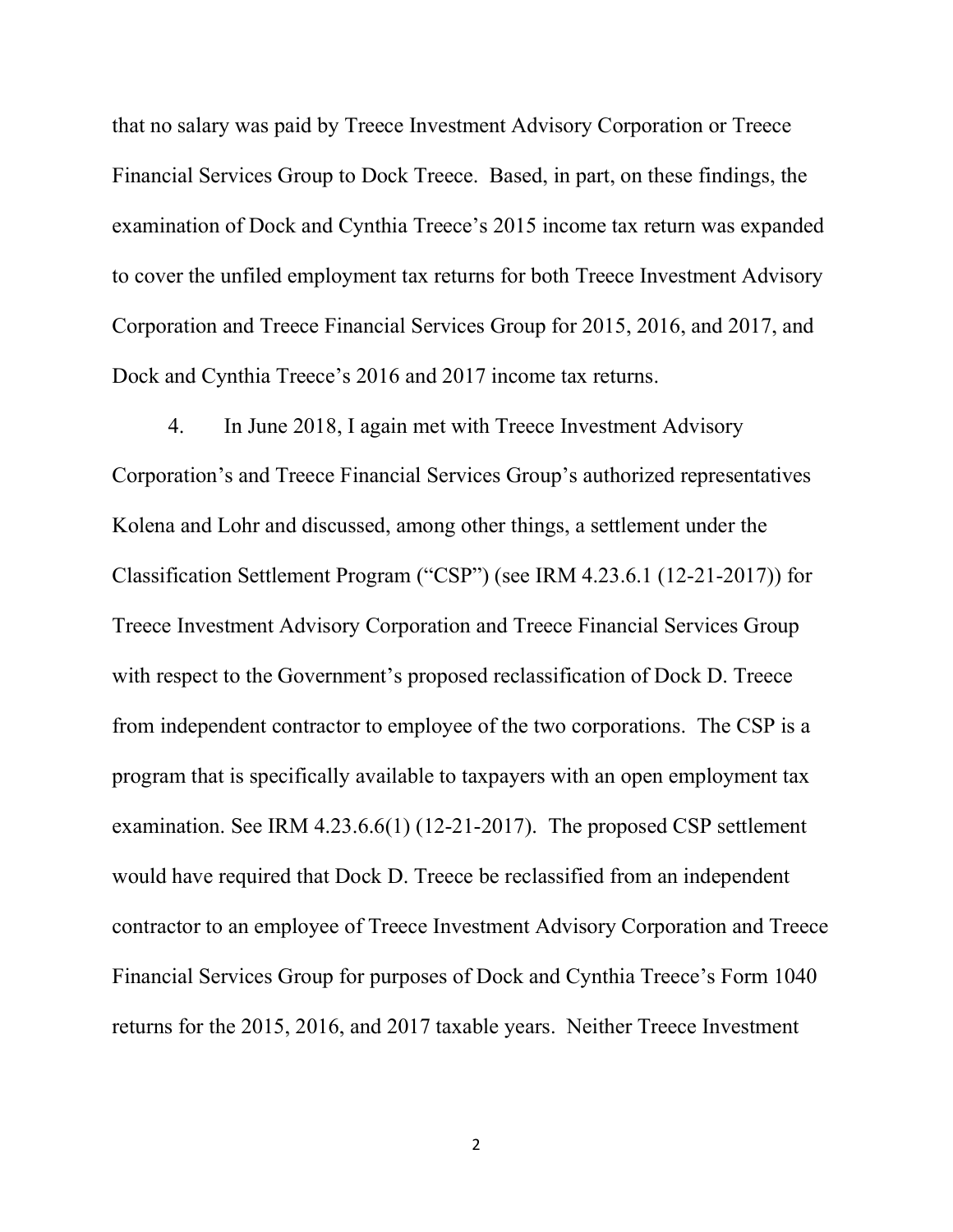Advisory Corporation nor Treece Financial Services Group accepted the CSP settlement offer.

5. In September 2018, I met with Treece Investment Advisory Corporation's and Treece Financial Services Group's authorized representatives and discussed several issues, including, among others, whether certain income to Dock D. Treece reported on Forms 1099 issued to Dock Treece by Treece Investment Advisory Corporation and Treece Financial Services Group should have been wages reported on Forms W-2. Treece Investment Advisory Corporation's and Treece Financial Services Group's authorized representatives requested a settlement under the IRS Voluntary Classification Settlement Program ("VCSP") with respect to the reclassification of Dock D. Treece from independent contractor of Treece Investment Advisory Corporation and Treece Financial Services Group to an employee of both corporations. I provided an explanation, both orally and in writing, as to why Treece Investment Advisory Corporation and Treece Financial Services Group did not meet the eligibility criteria for a VCSP settlement. Specifically, in writing, I said:

Because the issue was identified in the course of an audit, IRM 4.23.20.7(2) indicates that a taxpayer cannot be under an employment tax audit. While Treece Financial Services Group and Treece Investment Advisory Corporation may not have formally been under audit, any consideration of

3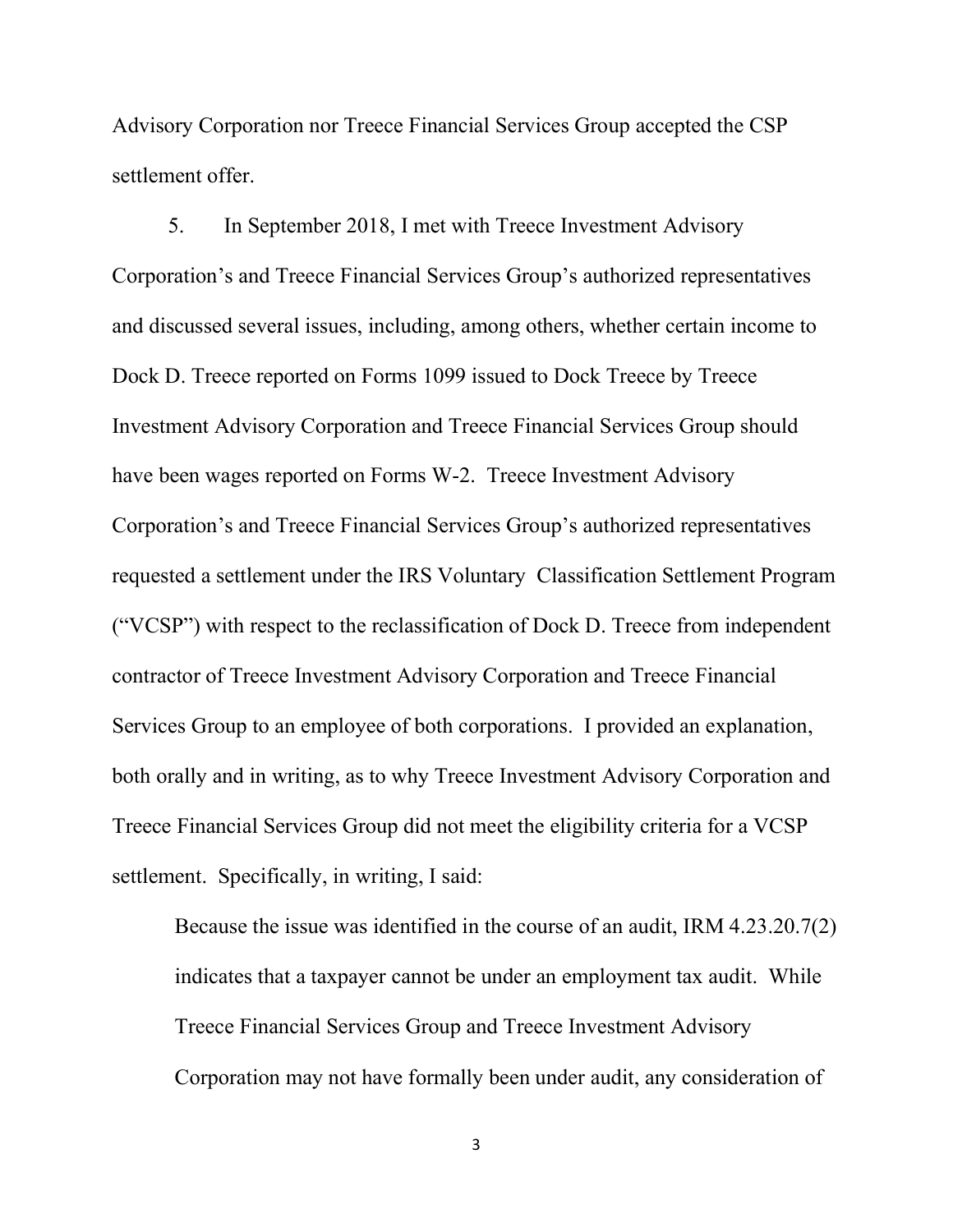reclassifying an independent contractor to an employee is an employment tax audit. Thus, even though all discussions regarding the issue have been connected to the 1040 audit of Mr. Treece's personal return, the issue as to whether he should be reclassified was, in fact, an audit of such corporations' employment tax returns.

6. Additionally, I contacted Treece Investment Advisory Corporation's and Treece Financial Services Group's authorized representative by facsimile on October 9, 2018 stating, among other things:

I looked into the VCSP a little more. In addition to my initial reasoning why your client is ineligible for VCSP, the fact that you haven't filed a Form 8952 as required also makes your client ineligible for VCSP.

7. On October 9, 2018, I provided Treece Financial Services Group, Treece Investment Advisory Corp, and their authorized representatives with IRS Publication 1976 (Do You Qualify for Relief Under Section 530?) by U.S. Mail in accordance with IRM 4.23.5.3.1 (11-22- 2017).

8. I subsequently became aware that Treece Investment Advisory Corporation and Treece Financial Services Group each submitted a Form 8952 application for VCSP dated October 23, 2018. The Forms 8952 were

4